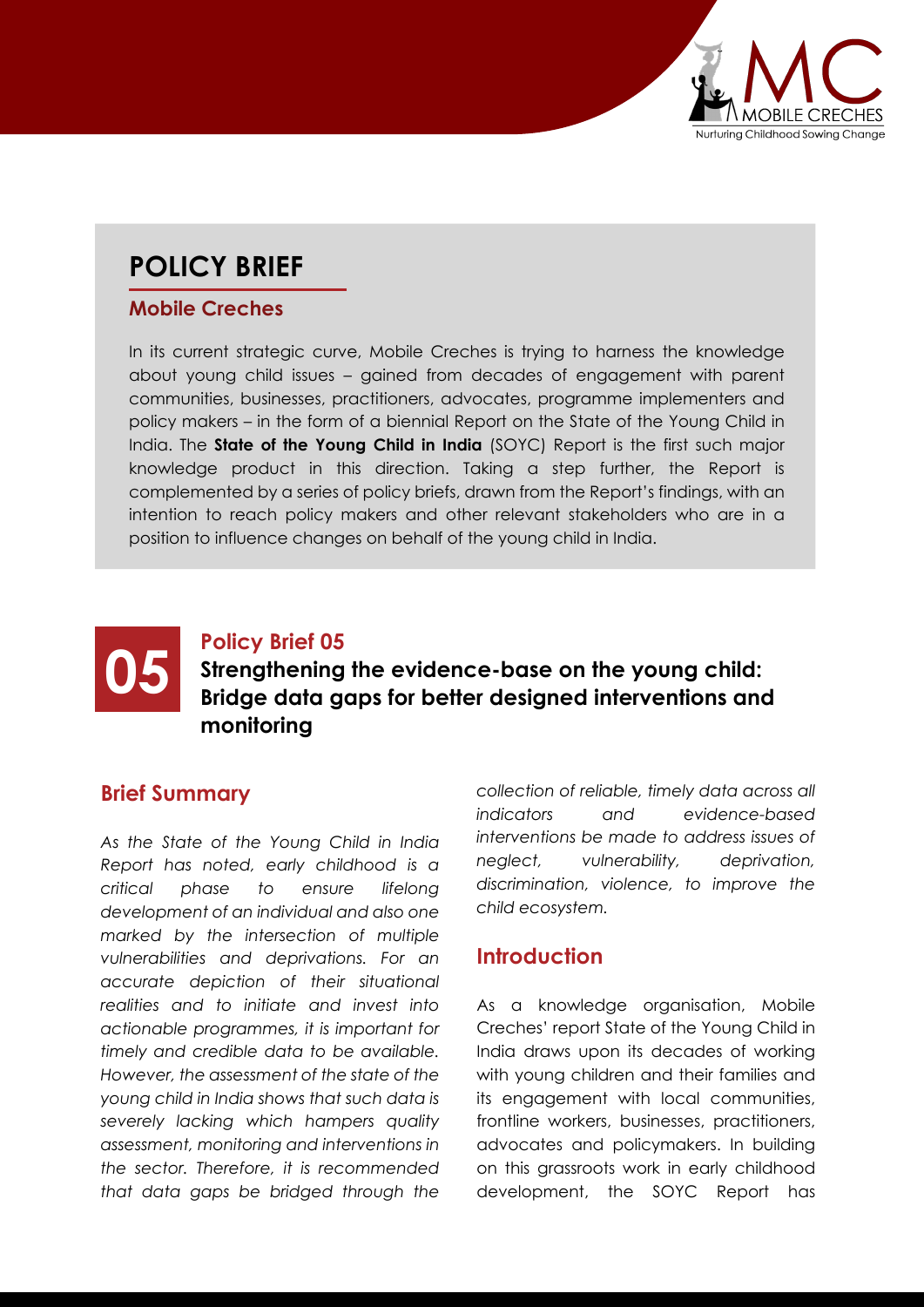constructed two young child indices that aggregate selected indicators to separately track child outcomes and child circumstances and rank Indian states on the basis of their performance across various dimensions of child well-being. However, the exercise has brought forth serious data gaps that act as an obstacle to the assessment of, and interventions into, child development. One of the major recommendations to emerge from the SOYC Report is the collection and public availability of credible, disaggregated data along various dimensions of the young child well-being so as to allow for the availability of evidence-basis for policy and programme interventions.

The Report provides an insightful analysis into the varied needs of children under six years in India, ranging from survival, health, nutrition, and growth, to stimulation, safety and protection, care, and a dignified life. It has also highlighted the multiplicity of challenges and vulnerabilities that the young child faces, as well as the interlinked issues of the mother, parents, childcare workers, societal inequities and inequalities and the centrality of the role of the State in ensuring the rights and entitlements for safe and healthy childhood. However, assessment has been limited owing to challenges of data availability, especially for marginalized children who are almost rendered invisible, and hence monitoring and intervention is severely hampered.

This Policy Brief maps some of the serious gaps in data availability across the different dimensions of the young child well-being, reflected in an incomplete assessment of the realities of child circumstances, as well as child development outcomes. It recognizes that

data gaps make it hard to track and monitor progress, and make strategic and operational adjustments to policies and programmes. Data deficits become obstacles in tracking and reporting progress towards national objectives. They also come in the way of monitoring India's progress towards internationally agreed development commitments like the Sustainable Development Goals.

Based on available data on key indicators, the Report presents a methodology that aggregates key indicators, separately for child outcomes and child circumstances, constructing two corresponding indices. Such indices can facilitate a comparison of variations across states in India, as well as track progress over time. It emphasizes the criticality of timely, credible, disaggregated data, district-level upwards, available in the public domain for reliable assessments, monitoring and evidence-based interventions.

### **Data availability is the key to improving child outcomes**

The available data on child well-being in India, especially the indicators collated by the National Family Health Surveys (NFHS 4) provide a dismal picture. Although India has witnessed significant decline in the Infant Mortality Rate in the last two decades, it has the highest number of neonatal, infant and under-5 deaths in the world. Further, averages often conceal significant intra and inter-state differentials in these indicators. Mostly the data that is available is about the physical well-being aspect. For these reasons, not only is an overall assessment prevented but required interventions are also not initiated, as there is a lack of data to paint a proper picture.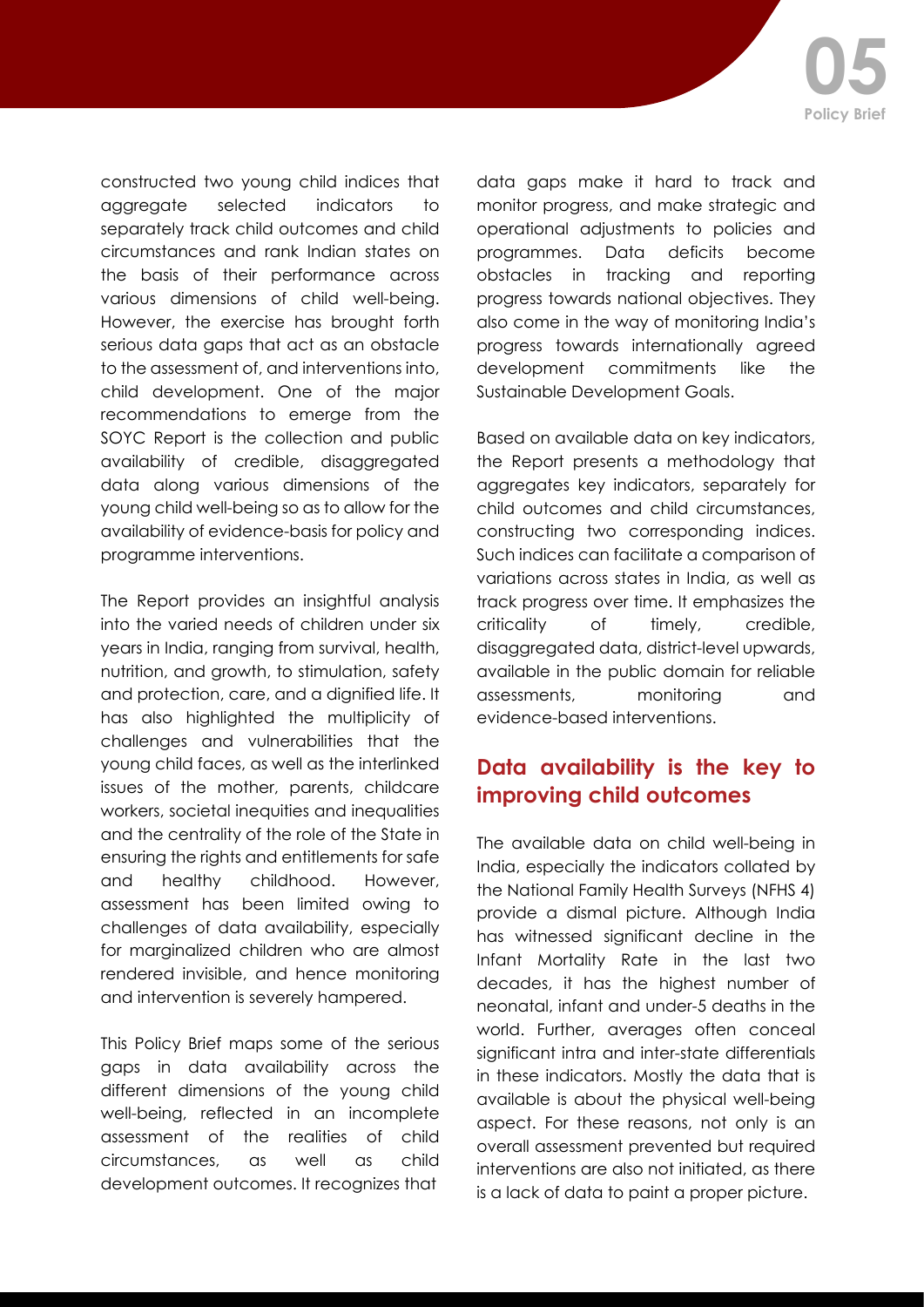This situation is reflective of an environment where the outcomes of varied laws and policies are not in line with the actual commitments and the commitments themselves are not enough to address multiple issues. Data could be used as a key to improving child outcomes as it allows for informed choices for policy, programmatic interventions and budgetary allocations. It can be used as an effective tool to promote inclusive growth by enabling effective design, monitoring and evaluation, and corrective interventions, where the need be.

Varied categories within the young child including gendered, caste, class, location, socio-economic status, religion-based, disabled, marginalized, in single-headed households, those living in conflict areas, facing natural calamities, living in slums, in institutions, on streets, without adult caregivers, children of migrants, those subjected to violence, need specific interventions aligned to their particular needs.i For this to happen, data that is timely, credible and disaggregated along these categories can be a potent tool not only to highlight specific deprivations, and vulnerabilities, but also to allow for determining and implementing effective programmes and schemes to address the particular needs.

Often, data combines the category of the young child with that of overall children under 18 years of age, leaving them invisible. Setting up a knowledge base that centres the young child in research and documentation, both through qualitative and qualitative methods, can help framing of indicator-based assessments of the condition of the young child in India to

measure problem-intensity and variations and inform specific interventions for them at the national, state and local levels. Informed and intelligent use of real-time data forms the fulcrum for informed policymaking and implementation.

### **Mapping the Data Gaps**

A major obstacle during the analysis undertaken in the State of the Young Child in India Report has been with regarding to the construction of Young Child Outcomes Index (YCOI) and Young Child Environment Index (YCEI) to capture state rankings and variations in performance along outcome indicators and policy enablers that impact the overall well-being of the young child.<sup>ii</sup> The YCOI exercise was constrained, as there was no appropriate measure to capture activity-based learning at the anganwadi and pre-primary school for measuring cognitive development in the under-sixes age group. For YCEI, the indicator of child safety, while important, had to be dropped owing to concerns of lack of credible data, for the National Crime Records Bureau data showed anomalies resulting from the lack of registration and reporting of cases from various states. It highlights the need for better reporting for child safety, which is a precondition for and an ingredient of child development. There are mostly anecdotal accounts of violence against the young child and no empirical studies that could enable a systematic response for prevention strategies to be implemented for young child care and protection.

The indexing exercise has also highlighted that data deficit exists in terms of ECCE provisions as well making it impossible to have an accurate assessment of the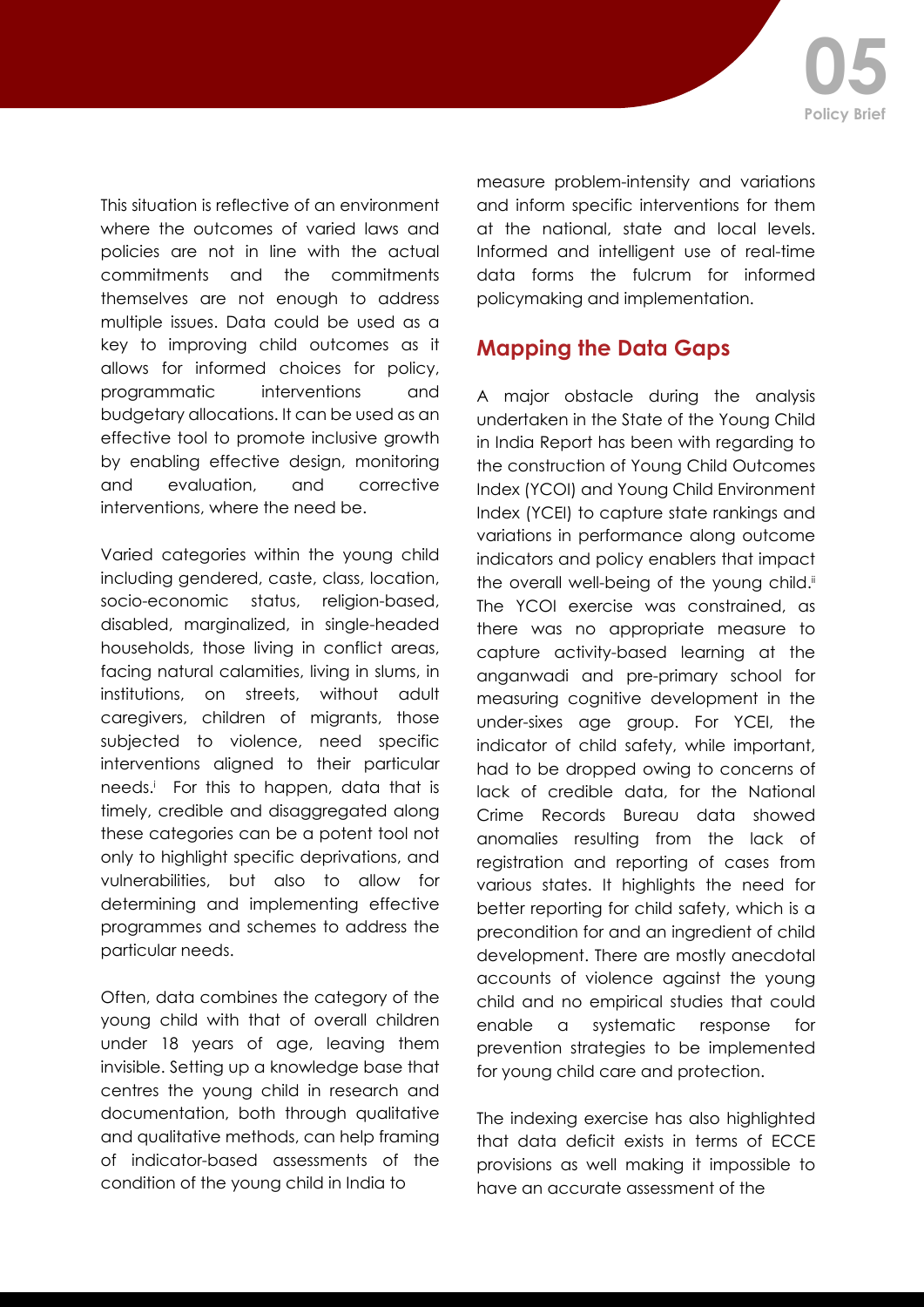provisions under ECCE across India. The Anganwadi Workers (AWWs) have the tendency to report higher numbers than the actual number of children who the services cater to, as their performance assessment is based on it. Data deficit has resulted in undermining planning, monitoring, and evaluation processes that could otherwise enable focused interventions from the governments and help in service delivery.

Data on various specifically marginalized categories of children under six, including the disabled, Scheduled Castes and Scheduled Tribes, children on streets and in slums, those in conflict areas, children of sex workers, transgender children, is insufficient or almost non-existent to address their specific needs and vulnerabilities.

Although ICDS generates voluminous data on a monthly basis, it has not been used for planning, policy making or estimation of the required human and financial resources. Its Monthly Progress Reports sent by the states to the Ministry of Women and Child Development are neither made available in the public domain nor is there any evidence of such data put to use to reach the most marginalized.

Further, budget allocation and expenditures incurred by states on specific child-centered programmes are not available (and/or accessible) in public domain. Such a deficit hampers planning, monitoring and evaluation exercises considerably. As chapter 6 of the SOYC Report analyzing fiscal allocations notes, the Report had to primarily rely on national level data including budgets of various ministries and allocations to states as state and district level data on multiple

dimensions and the money spent on varied needs of children are not available in the public domain. In such cases, there are chances of over and under estimation in calculating the expenditure

#### **Policy Recommendations**

• Reliable, disaggregated data along multiple indicators must be collected on young children to enable a due assessment of their situation and enable evidence-based policy and programme interventions. Central and state governments need to invest in improving the quality of data generation systems and place them in the public domain. This will enable other stakeholders to help strategise and plan alongside the State in improving the young child development outcomes. Monitoring can be improved and remedial measures facilitated by enabling an online data system using technological inputs for service improvement and interventions.

• State governments need to use data on the health and nutrition status, and other well-being indicators of mothers and children as a powerful monitoring tool to identify geographical areas as well as specific disadvantaged groups where concerted action is required. Such data can also enable technical expertise from researchers and other experts on the varied aspects.

• Performance assessment of teachers, AWWs and other government functionaries should be divorced from the numbers reported by them; otherwise such reporting results in a gross estimation of participation rates and school enrollment causing multiple obstacles in assessment and